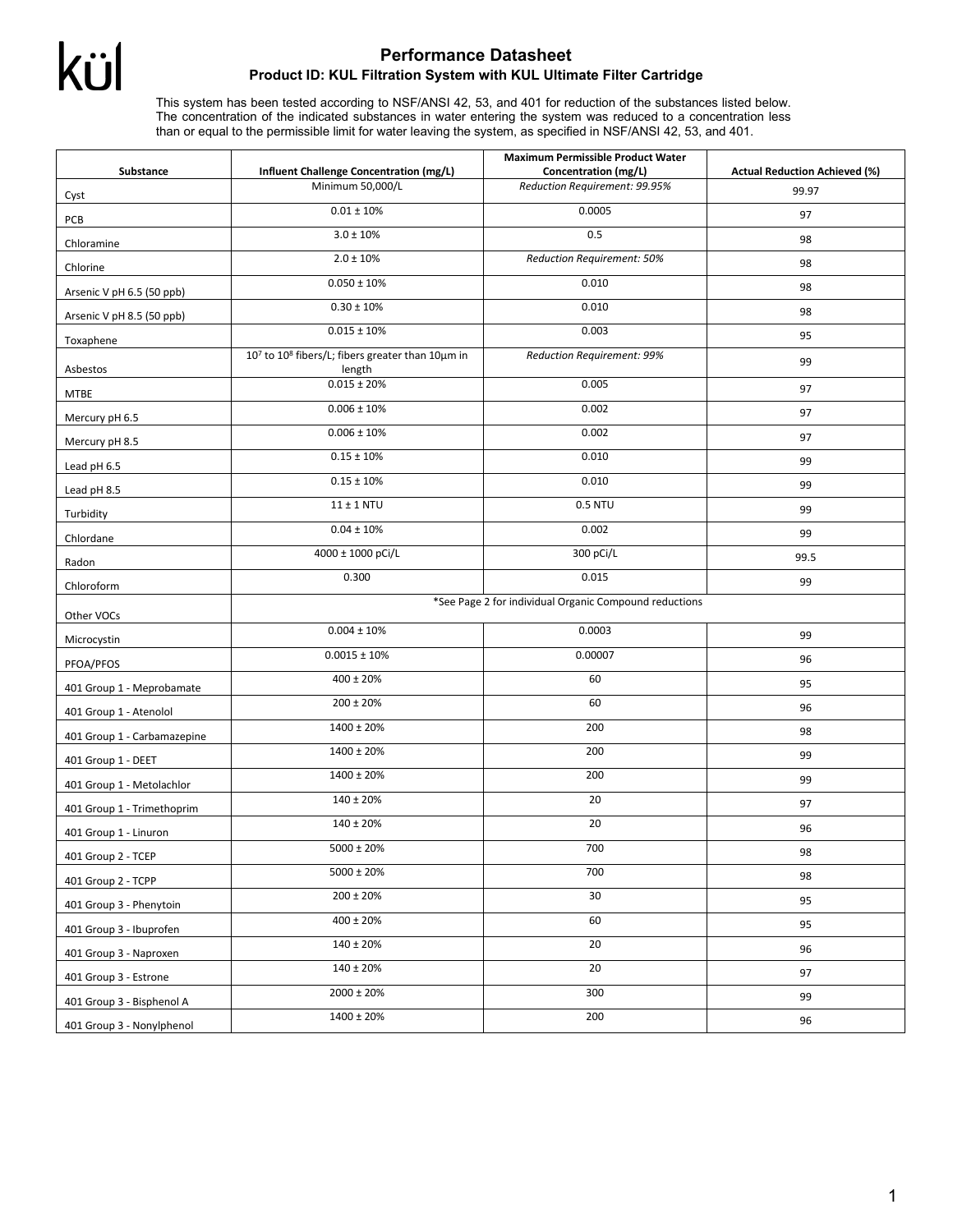| Organic chemicals included by surrogate testing                                 |                                                                                     |                                                               |                                  |                                                         |
|---------------------------------------------------------------------------------|-------------------------------------------------------------------------------------|---------------------------------------------------------------|----------------------------------|---------------------------------------------------------|
| Chemical                                                                        | <b>Drinking</b><br>water<br>regulatory<br>level <sup>1</sup><br>(MCL/MAC)<br>(mg/L) | Influent<br>challenge<br>concentration <sup>2</sup><br>(mg/L) | Chemical<br>reduction<br>percent | <b>Maximum product</b><br>water concentration<br>(mg/L) |
| alachlor                                                                        | 0.002                                                                               | 0.050                                                         | >98                              | 0.001 <sup>3</sup>                                      |
| atrazine                                                                        | 0.003                                                                               | 0.100                                                         | > 97                             | 0.003 <sup>3</sup>                                      |
| benzene                                                                         | 0.005                                                                               | 0.081                                                         | > 99                             | 0.001 <sup>3</sup>                                      |
| carbofuran                                                                      | 0.04                                                                                | 0.190                                                         | >99                              | 0.001 <sup>3</sup>                                      |
| carbon tetrachloride                                                            | 0.005                                                                               | 0.078                                                         | 98                               | 0.00184                                                 |
| chlorobenzene                                                                   | 0.1                                                                                 | 0.077                                                         | >99                              | 0.001 <sup>3</sup>                                      |
| chloropicrin                                                                    |                                                                                     | 0.015                                                         | 99                               | 0.0002 <sup>3</sup>                                     |
| $2,4-D$                                                                         | 0.07                                                                                | 0.110                                                         | 98                               | 0.00174                                                 |
| dibromochloropropane<br>(DBCP)                                                  | 0.0002                                                                              | 0.052                                                         | > 99                             | 0.000023                                                |
| o-dichlorobenzene                                                               | 0.6                                                                                 | 0.080                                                         | >99                              | 0.001 <sup>3</sup>                                      |
| p-dichlorobenzene                                                               | 0.075                                                                               | 0.040                                                         | > 98                             | 0.001 <sup>3</sup>                                      |
| 1,2-dichloroethane                                                              | 0.005                                                                               | 0.088                                                         | 955                              | 0.00485                                                 |
| 1,1-dichloroethylene                                                            | 0.007                                                                               | 0.083                                                         | > 99                             | 0.001 <sup>3</sup>                                      |
| cis-1,2-dichloroethylene                                                        | 0.07                                                                                | 0.170                                                         | >99                              | 0.0005 <sup>3</sup>                                     |
| trans-1,2-dichloroethylene                                                      | 0.1                                                                                 | 0.086                                                         | >99                              | 0.001 <sup>3</sup>                                      |
| 1,2-dichloropropane                                                             | 0.005                                                                               | 0.080                                                         | > 99                             | 0.001 <sup>3</sup>                                      |
| cis-1,3-dichloropropylene                                                       |                                                                                     | 0.079                                                         | >99                              | 0.001 <sup>3</sup>                                      |
| dinoseb                                                                         | 0.007                                                                               | 0.170                                                         | 99                               | 0.00024                                                 |
| endrin                                                                          | 0.002                                                                               | 0.053                                                         | 99                               | 0.000594                                                |
| ethylbenzene                                                                    | 0.7                                                                                 | 0.088                                                         | >99                              | 0.001 <sup>3</sup>                                      |
| ethylene dibromide (EDB)                                                        | 0.00005                                                                             | 0.044                                                         | >99                              | 0.00002 <sup>3</sup>                                    |
| haloacetonitriles (HAN)                                                         |                                                                                     |                                                               |                                  |                                                         |
| bromochloroacetonitrile                                                         |                                                                                     | 0.022                                                         | 98                               | 0.0005 <sup>3</sup>                                     |
| dibromoacetonitrile                                                             |                                                                                     | 0.024                                                         | 98                               | 0.0006 <sup>3</sup>                                     |
| dichloroacetonitrile                                                            |                                                                                     | 0.0096                                                        | 98                               | 0.0002 <sup>3</sup>                                     |
| trichloroacetonitrile                                                           |                                                                                     | 0.015                                                         | 98                               | 0.0003 <sup>3</sup>                                     |
| haloketones (HK)<br>1,1-dichloro-2-propanone<br>1,1,1-trichloro-2-<br>propanone |                                                                                     | 0.0072<br>0.0082                                              | 99<br>96                         | 0.0001 <sup>3</sup><br>0.00033                          |
| heptachlor (H-34, Heptox)                                                       | 0.0004                                                                              | 0.025                                                         | > 99                             | 0.00001                                                 |
| heptachlor epoxide                                                              | 0.0002                                                                              | 0.01076                                                       | 98                               | $0.0002$ <sup>6</sup>                                   |
| hexachlorobutadiene                                                             |                                                                                     | 0.044                                                         | > 98                             | 0.001 <sup>3</sup>                                      |
| hexachlorocyclopentadiene                                                       | 0.05                                                                                | 0.060                                                         | > 99                             | 0.0000023                                               |
| lindane                                                                         | 0.0002                                                                              | 0.055                                                         | >99                              | 0.00001 <sup>3</sup>                                    |
| methoxychlor                                                                    | 0.04                                                                                | 0.050                                                         | >99                              | 0.0001 <sup>3</sup>                                     |
| pentachlorophenol                                                               | 0.001                                                                               | 0.096                                                         | > 99                             | 0.001 <sup>3</sup>                                      |
| simazine                                                                        | 0.004                                                                               | 0.120                                                         | > 97                             | 0.0043                                                  |

| Chemical                                                                                                                                                                                                                                                                                                                                         | Drinking<br>water<br>regulatory<br>level <sup>1</sup><br>(MCL/MAC)<br>(mg/L) | <b>Influent</b><br>challenge<br>concentration <sup>2</sup><br>(ma/L)                                        | Chemical<br>reduction<br>percent                                                                                                                                                                   | <b>Maximum product</b><br>water concentration<br>(ma/L) |
|--------------------------------------------------------------------------------------------------------------------------------------------------------------------------------------------------------------------------------------------------------------------------------------------------------------------------------------------------|------------------------------------------------------------------------------|-------------------------------------------------------------------------------------------------------------|----------------------------------------------------------------------------------------------------------------------------------------------------------------------------------------------------|---------------------------------------------------------|
| styrene                                                                                                                                                                                                                                                                                                                                          | 0.1                                                                          | 0.15                                                                                                        | >99                                                                                                                                                                                                | 0.0005 <sup>3</sup>                                     |
| 1,1,2,2-tetrachloroethane                                                                                                                                                                                                                                                                                                                        |                                                                              | 0.081                                                                                                       | > 99                                                                                                                                                                                               | 0.001 <sup>3</sup>                                      |
| tetrachloroethylene                                                                                                                                                                                                                                                                                                                              | 0.005                                                                        | 0.081                                                                                                       | > 99                                                                                                                                                                                               | 0.001 <sup>3</sup>                                      |
| toluene                                                                                                                                                                                                                                                                                                                                          | 1                                                                            | 0.078                                                                                                       | > 99                                                                                                                                                                                               | $0.001^{3}$                                             |
| $2,4,5$ -TP (silvex)                                                                                                                                                                                                                                                                                                                             | 0.05                                                                         | 0.27                                                                                                        | 99                                                                                                                                                                                                 | 0.0016 <sup>4</sup>                                     |
| tribromoacetic acid                                                                                                                                                                                                                                                                                                                              |                                                                              | 0.042                                                                                                       | > 98                                                                                                                                                                                               | 0.001 <sup>3</sup>                                      |
| 1.2.4-trichlorobenzene                                                                                                                                                                                                                                                                                                                           | 0.07                                                                         | 0.16                                                                                                        | >99                                                                                                                                                                                                | $0.0005^3$                                              |
| 1.1.1-trichloroethane                                                                                                                                                                                                                                                                                                                            | 0.2                                                                          | 0.084                                                                                                       | 95                                                                                                                                                                                                 | 0.0046 <sup>4</sup>                                     |
| 1.1.2-trichloroethane                                                                                                                                                                                                                                                                                                                            | 0.005                                                                        | 0.15                                                                                                        | > 99                                                                                                                                                                                               | 0.0005 <sup>3</sup>                                     |
| trichloroethylene                                                                                                                                                                                                                                                                                                                                | 0.005                                                                        | 0.18                                                                                                        | > 99                                                                                                                                                                                               | 0.0010 <sup>3</sup>                                     |
| trihalomethanes (includes):<br>chloroform (surrogate<br>chemical)<br>bromoform<br>bromodichloromethane<br>chlorodibromomethane                                                                                                                                                                                                                   | 0.080                                                                        | 0.300                                                                                                       | 95                                                                                                                                                                                                 | 0.015                                                   |
| xylenes (total)                                                                                                                                                                                                                                                                                                                                  | 10                                                                           | 0.07                                                                                                        | > 99                                                                                                                                                                                               | 0.001 <sup>3</sup>                                      |
| 1 These harmonized valueswere agreed upon by representatives of US EPA and Health Canada for the purpose of<br>2 Influent challenge levels are average influent concentrations determined in surrogate qualification testing.<br>5 Chemical reduction percent and maximum product water level calculated at chloroform 95% breakthrough point as |                                                                              | evaluating products to the requirements of this Standard.<br>determined in surrogate qualification testing. | 3 Maximum product water level was not observed butwas setat the detection limit of the analysis.<br>4 Maximum product water level is set at a value determined in surrogate qualification testing. |                                                         |

**Organic chemicals included by surrogate testing**

determined in surrogate qualification testing.<br>6 The surrogate test results for heptachlor epoxide demonstrated a 98% reduction. These data were used to calculate an upper<br>occurrence concentration that would produce a maxi

| <b>FILTER SPECIFICATIONS</b> |                                              |  |
|------------------------------|----------------------------------------------|--|
| Flow Rate                    | 0.5 GPM / 1.89 LPM                           |  |
| <b>Operating Temperature</b> | 33-100°F (1-37°C)                            |  |
| <b>Operating Pressure</b>    | 40-100 PSIG (275-689 kPa)                    |  |
|                              | $(2.8 - 6.9$ BAR)                            |  |
| Capacity                     | 350 Gallons or Twelve (12) Months, whichever |  |
|                              | comes first                                  |  |



The KUL Ultimate Filter, when used in this KUL Filtration System, is certified by<br>IAPMO R&T to NSF/ANSI 42, 53 & 401 for the reduction of substances on the<br>Performance Data Sheet, and to NSF/ANSI 372 for Low Lead Content,

Replacement Cartridge: KUL Ultimate (9635)